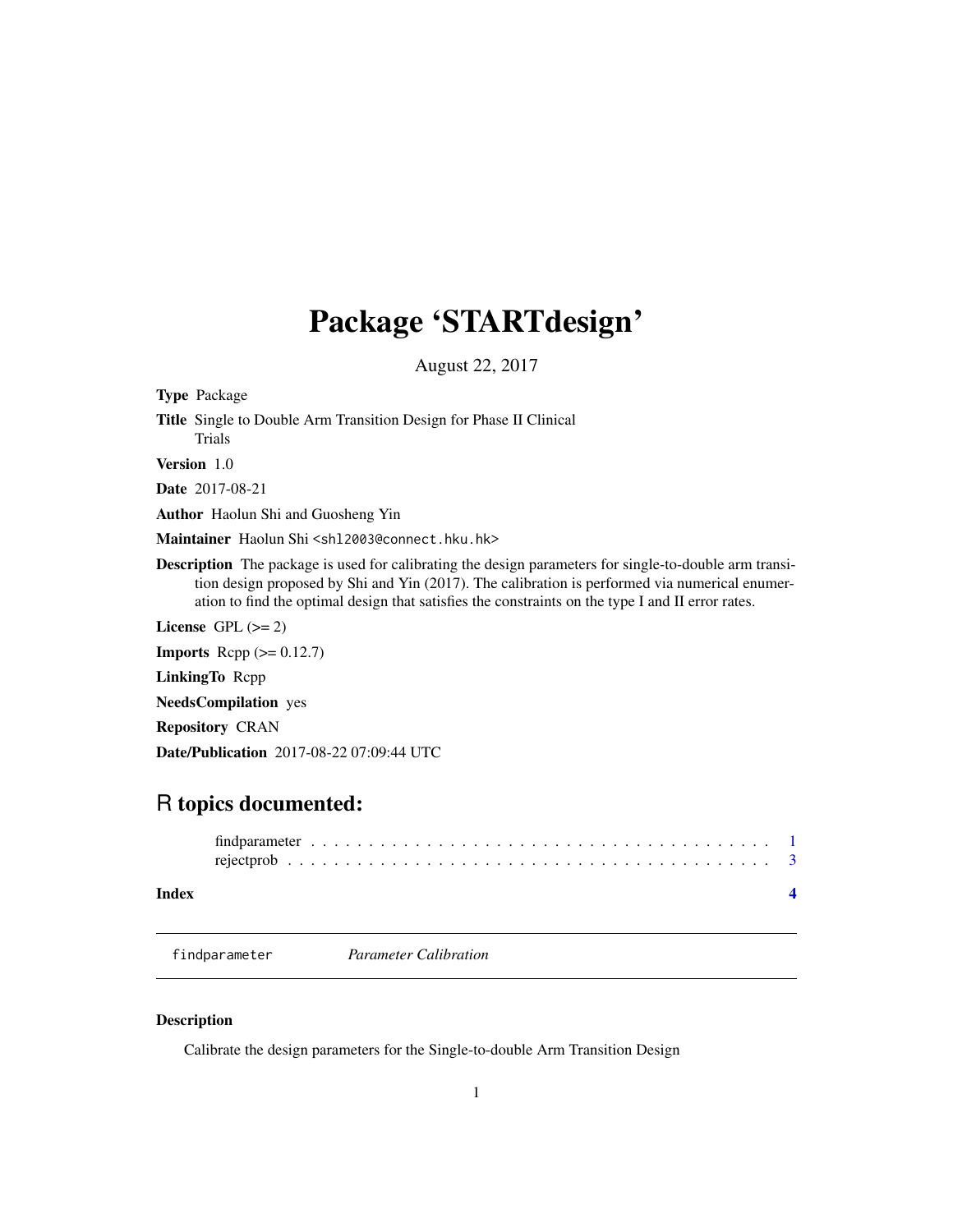#### Usage

findparameter(p0,p1,alpha1,beta1,alpha2,beta2)

### Arguments

| p0     | The minimally required level for the response rate to be clinically meaningful. |
|--------|---------------------------------------------------------------------------------|
| p1     | The desirable target rate.                                                      |
| alpha1 | The type I error rate in the first stage.                                       |
| beta1  | The type II error rate in the first stage.                                      |
| alpha2 | The type I error rate in the second stage.                                      |
| beta2  | The type II error rate in the second stage.                                     |
|        |                                                                                 |

#### Value

| n1   | The number of subjects in the experimental arm in the single-arm stage.                                                                                                                                                                                              |
|------|----------------------------------------------------------------------------------------------------------------------------------------------------------------------------------------------------------------------------------------------------------------------|
| n2   | The number of subjects in each arm in the double-arm stage.                                                                                                                                                                                                          |
| r1   | The minimum number of responses to achieve in the single-arm stage in order<br>for the trial to proceed into the next stage. The number of responses observed at<br>the end of single-arm stage should be greater than or equal to $r1$ for the trial to<br>proceed. |
| ess0 | The expected sample size under the null hypothesis.                                                                                                                                                                                                                  |
| ess1 | The expected sample size under the alternative hypothesis.                                                                                                                                                                                                           |
| asn  | The average sample number taken as the average of ess0 and ess1.                                                                                                                                                                                                     |

### Author(s)

Haolun Shi <shl2003@connect.hku.hk>, Guosheng Yin <gyin@hku.hk>

#### References

Shi H., Yin G. (2017), START: Single-to-double Arm Transition Design for Phase II Clinical Trials. Submitted.

#### Examples

findparameter(p0=0.2,p1=0.5,alpha1=0.25,beta1=0.05,alpha2=0.2,beta2=0.25)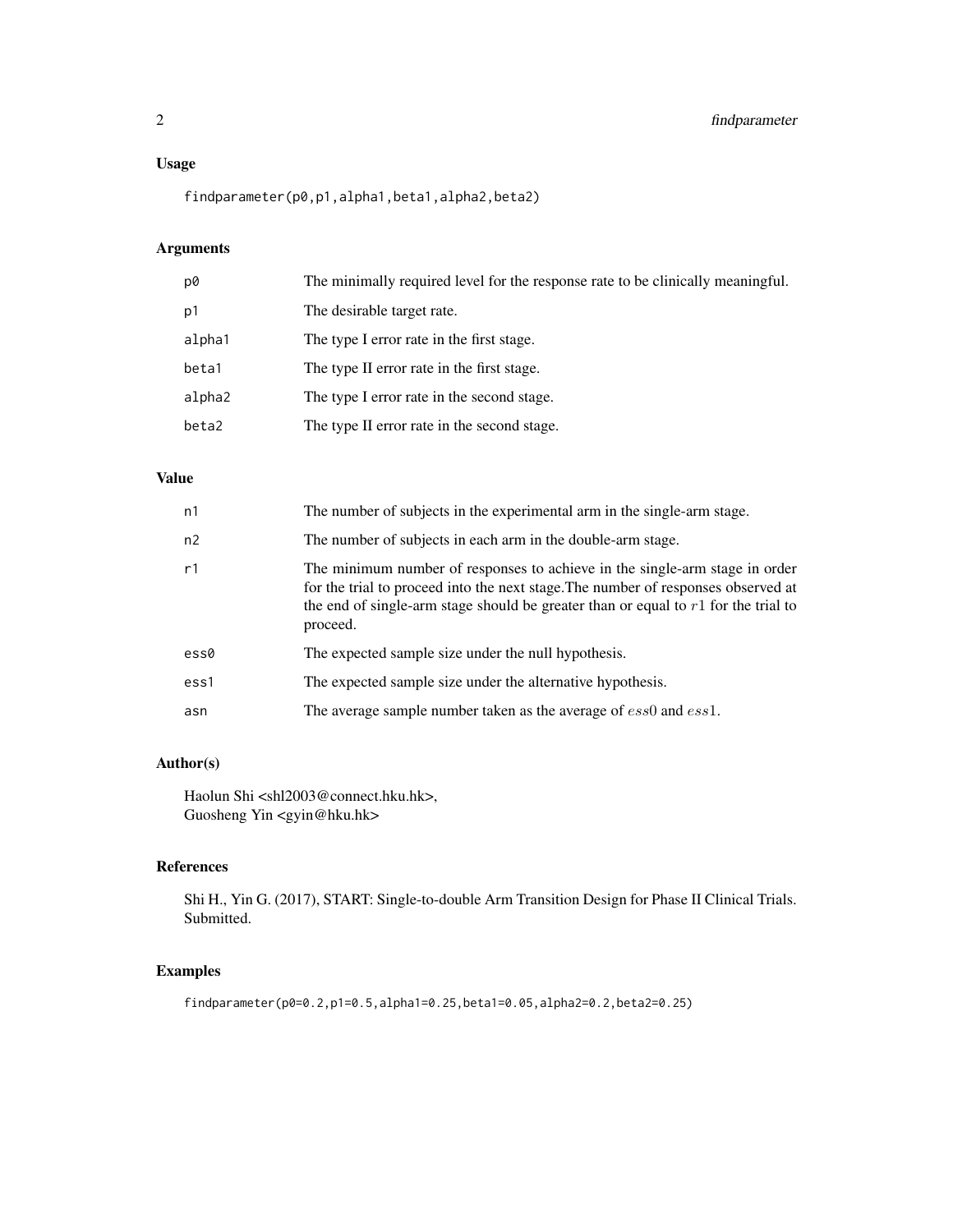<span id="page-2-0"></span>

#### Description

Calculate the probability of rejecting the null hypothesis at the end of the second stage in the Singleto-double Arm Transition Design

#### Usage

rejectprob(pe,ps,n1,n2,r1,z)

#### Arguments

| рe             | The response rate of the experimental arm.                                                                                                                     |
|----------------|----------------------------------------------------------------------------------------------------------------------------------------------------------------|
| ps             | The response rate of the standard arm.                                                                                                                         |
| n1             | The number of subjects in the experiemntal arm in the single-arm stage.                                                                                        |
| n <sub>2</sub> | The number of subjects in each arm in the double-arm stage.                                                                                                    |
| r1             | The minimum number of responses to achieve in the single-arm stage in order<br>for the trial to proceed into the next stage.                                   |
| $\overline{z}$ | The threshold value for the Z test, i.e., the Z statistic should be greater than $z$ in<br>order to reject the null hypothesis at the end of the second stage. |

#### Value

| n1   | The number of subjects in the experiemntal arm in the single-arm stage.                                                                                                                                                                                              |
|------|----------------------------------------------------------------------------------------------------------------------------------------------------------------------------------------------------------------------------------------------------------------------|
| n2   | The number of subjects in each arm in the double-arm stage.                                                                                                                                                                                                          |
| r1   | The minimum number of responses to achieve in the single-arm stage in order<br>for the trial to proceed into the next stage. The number of responses observed at<br>the end of single-arm stage should be greater than or equal to $r1$ for the trial to<br>proceed. |
| ess0 | The expected sample size under the null hypothesis.                                                                                                                                                                                                                  |
| ess1 | The expected sample size under the alternative hypothesis.                                                                                                                                                                                                           |
| asn  | The average sample number taken as the average of ess0 and ess1.                                                                                                                                                                                                     |

#### Author(s)

Haolun Shi <shl2003@connect.hku.hk>, Guosheng Yin <gyin@hku.hk>

#### References

Shi H., Yin G. (2017), START: Single-to-double Arm Transition Design for Phase II Clinical Trials.

#### Examples

```
rejectprob(pe=0.2,ps=0.4,n1=20,n2=40,r1=10,z=qnorm(0.9))
```